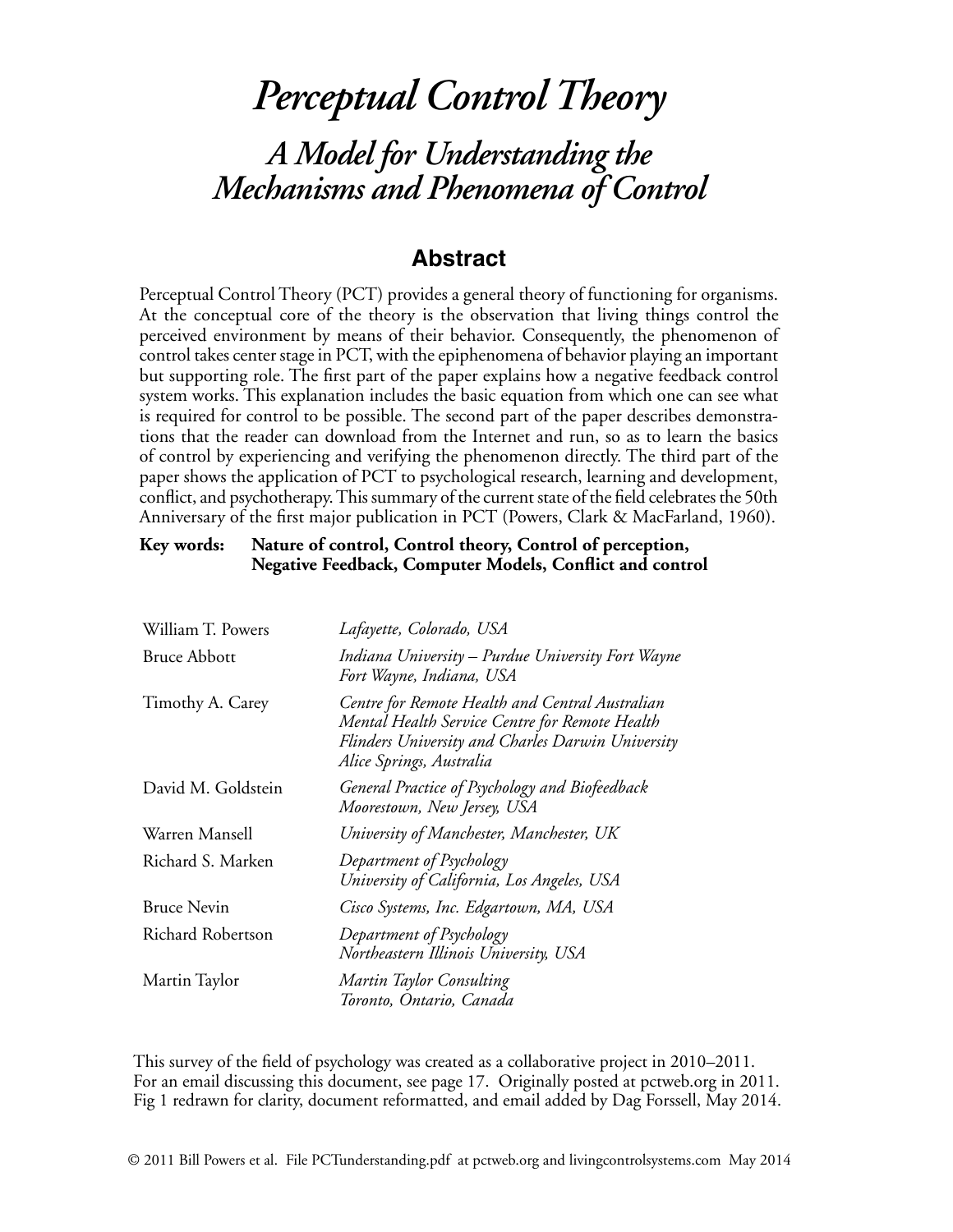#### **The phenomenon of control**

The phenomenon of control is important in Psychology. Even a cursory glance through academic journals reveals a large number of references to the term 'control', as exemplified by E. A. Skinner (1996). Terms such as *perceived control, locus of control, cognitive control, subjective control,* and *vicarious control* speak directly to the phenomenon. If we include implicit references to control, such as self-determination, self-regulation, agency, learned helplessness, and emotion regulation, the number of references grows exponentially.

Although the importance of control in the process of living has long been recognized, this recognition is divorced from any broadly accepted formal understanding of how control works. Such a conceptual framework is essential first because without it the principles of control evade intuition, and second because, unless intuition has been adjusted to the facts of control, an encounter with a control system in action almost inevitably results in misinterpretation of what it is doing and how it works. The purpose of this paper is to present a summary of the current state of Perceptual Control Theory (PCT), which provides a conceptual framework for understanding the facts and mechanisms of control.

The phenomenon of control is familiar from the behavior of artificial devices such as the thermostat. The thermostat acts to keep a variable, room temperature, in a pre-determined state (the temperature setting of the thermostat), despite disturbances (such as changes in outside temperature and the number of people in the room) that would act to move that variable from the predetermined state. In the behavior of living organisms control is seen as purposeful or goal-oriented: the organism is seen acting to bring some variable state of the world, such as one's relationship with another person, to a pre-determined state (marriage) despite disturbances (such as disapproving parents and/ or competing suitors).

# **Perceptual Control Theory (PCT): A theory of control**

There are three steps to learning PCT. The first, and perhaps the most difficult, is to grasp just how different this sort of organization is from causeeffect (input-output, stimulus-response, open loop) systems. The second step is to experience control systems in action—control systems inside the person who is doing the learning. And the third step is to learn to see the parallels between the abstract model and a real living system. We start by looking briefly at an abstract model of a control system that will be revisited throughout the article.

# *Step 1: Organization and properties of a negative feedback control system*

Negative feedback control, first formalized by engineers in the 1930s, entered psychology through engineering psychology and the cybernetic movement of the 1940s and '50s (Ashby, 1952; Miller, Galanter & Pribram, 1960; Wiener, 1948; ). The similarities, and important differences, between these systems and those used in PCT have been explained elsewhere (Powers, 1992). The system used in PCT will be explained here. A single isolated negative feedback control system can be represented as a two-part block diagram. One part shows variables and relationships that can be observed from outside the system-a model of the environment with which the control system interacts, including quantitative measurements of those interactions. The remainder of the model is essentially a proposal for what sorts of functions and variables might exist inside the controlling entity that would account for what we can see it doing from outside. The spirit of this model is the same as in physics and chemistry. It is a proposal for the existence of unseen entities and laws relating themin physics the unseen entities include things like an electron, a field, or energy. The model is stated so one can use it to make predictions, and the requirement for accepting the model is that predictions be confirmed by experiment and observation to the limits of measurement. That is an ambitious goal and we do not claim more than to have set foot on that path. But that is the intent and the guiding principle behind PCT.

Figure 1 shows the 'canonical' PCT model of a single negative feedback control system $\frac{1}{1}$  in relation to an environment.

<sup>1</sup> The full model is built from many systems like this operating in parallel and arranged in layers, a hierarchy of concurrent control in many dimensions.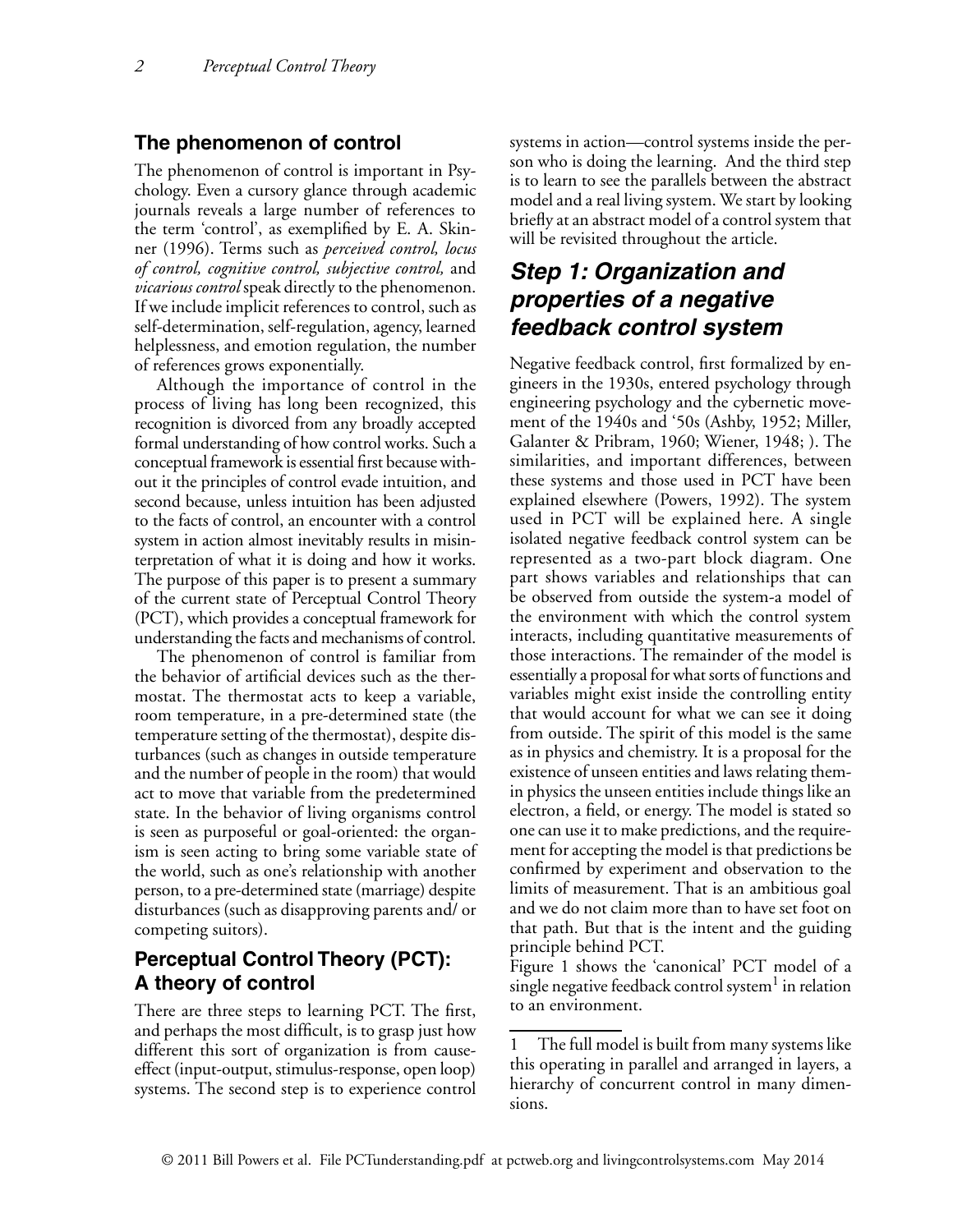

*Figure 1: The basic organization of a negative feedback control system. Loop functions are shown in gray. Variables* D, Qi , *etc. are employed in the fundamental algebraic equations of negative feedback control theory, as described in the text. The reader is invited to explore the functions and relationships interactively in the Live Block demo (one of the LCS3Programs set—see the Resources section below).*

There are two independent variables, the reference signal and the disturbance. The first task is to work out the properties of this organization in its simplest form, which is the steady state attained when these two variables are held constant.

A small dose of algebra will help here. Each main component of the system is represented by an equation showing, to a first approximation, how the output of that component depends on its input in the steady state.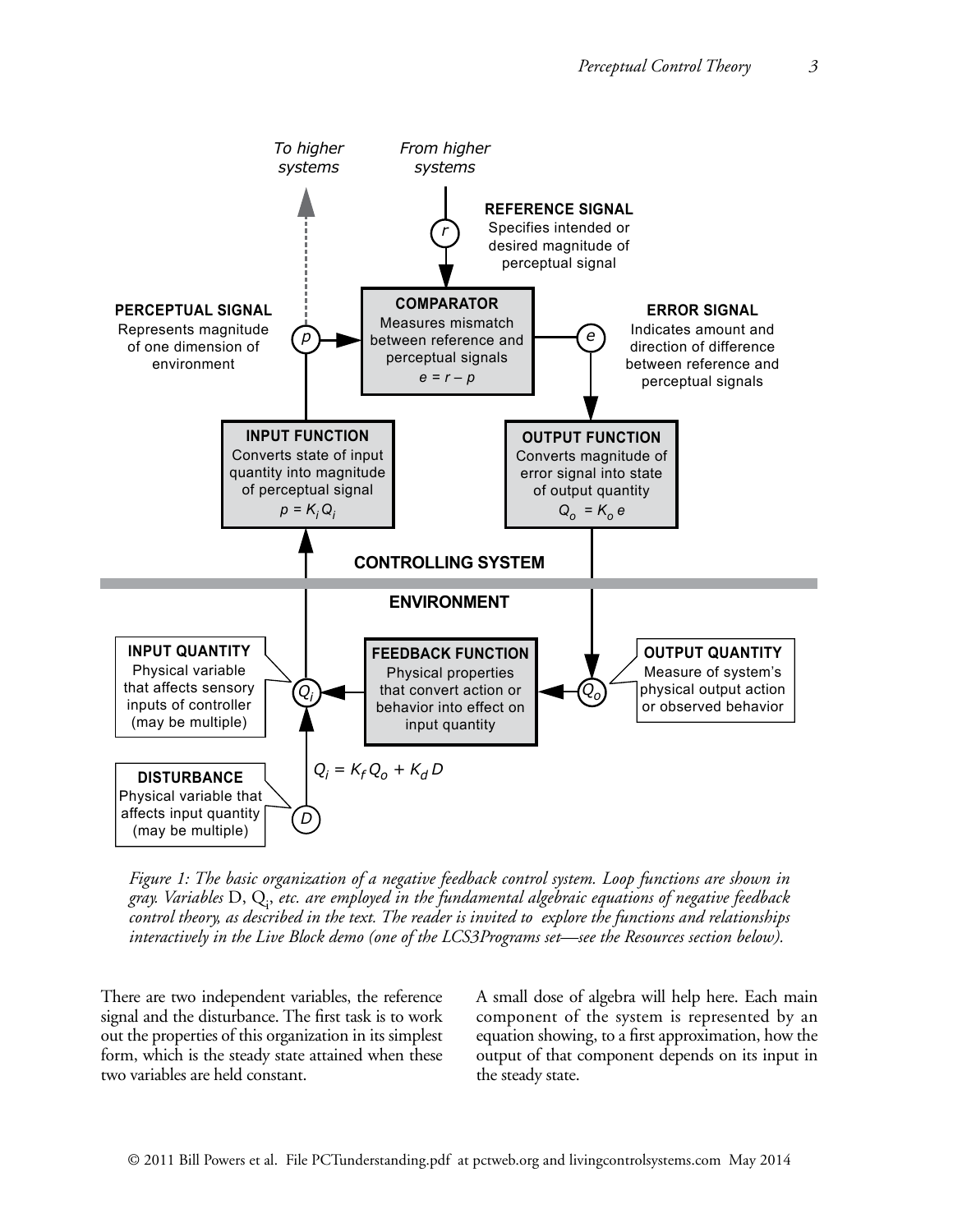Starting with the input quantity (*Qi* ) in Figure 1 and going around the closed loop, we represent the input-output function in each box as a simple linear equation:

(1)  $p = K_i Q_i$  — input function<br>
(2)  $e = r - p$  — comparator — comparator (3)  $Q_0 = K_0 e^-$  — output function (4)  $Q_i^{\sigma} = K_f^{\sigma} Q_o + K_d D$  — feedback and disturbance functions

where  $p =$  perceptual signal,  $r =$  reference signal,  $e =$  error signal,  $Q_i =$  input quantity,  $Q_o =$  output quantity,  $D =$  disturbance, and  $K$  in each case  $(K_i, K_{\rho}, K_{\rho}, K_{d})$  is a constant converting amount of input to amount of output at each of the indicated points in the loop. The largest increase in output occurs in the output function, where very weak neural signals are converted to as much as hundreds of pounds of muscle force.

The four numbered statements above describe how the output of each function depends on its input or inputs. In the simplest case, when the disturbance and the reference signal are constant, the whole system, if properly designed, comes into a state of balance which can be found by solving the simultaneous equations for variables of interest. Solving for the perceptual signal *p* by successive substitutions yields

$$
p = K_i K_o K_f (r - p) + K_i K_d D
$$

The product  $(K_i, K_a, K_f)$  is the 'loop gain', representing how much a signal affects itself through the feedback loop. Substituting  $G = K_i K_o K_f$  to represent loop gain, we obtain

(5) 
$$
p = \frac{G}{1+G} r + \frac{K_i K_d D}{1+G}
$$

As the loop gain becomes larger (and the addition of 1 becomes less significant), the ratio *G*/(1+*G*) approaches 1 and becomes progressively less sensitive to changes in *G*.

*The higher the loop gain, the more precisely the control system makes the value of the perceptual signal match the value of the reference signal, even with disturbances interfering.*

Equation (5) is the most important equation in this theory about living control systems. If  $G = \infty$ , then<sup>2</sup>  $p = r$ : the reference signal determines the perceptual signal, disturbances have no effect, and large variations in loop gain have no effect on performance. If  $K_f = 0$  (no feedback) then  $G = 0$  and  $p = K_i K_d/D$ . That is, the perceptual signal is determined entirely by the disturbance. When system dynamics are considered, the equations become more complex, but the steady-state equations remain true. The steady state, or very slow changes, can be understood correctly in this relatively simple way.

Knowing that  $Q_i$  is nearly constant when loop gain is high, we can use Equation 4 to see how the output action is related to disturbances. ∆*D*, a change in the disturbance *D*, results in  $\Delta Q_o$ , an opposing change in the output  $Q$ <sub>o</sub>.

# (6)  $K_f \Delta Q_o = -K_d \Delta D$

*A change in the disturbance results in a change in the effect of the output on Qi that is opposite and almost equal to the effect that this change in the disturbance has on the same variable*.

Thus the relationship of the response (output) to the stimulus (input) is determined primarily by the two environmental constants  $K_d$  and  $K_f$  not by the actual input-output characteristics of the control system. This may be verified in the Live Block demo previously mentioned (see the LC3Programs link in the Resources section). We call this effect the 'behavioral illusion' because it explains how it has been possible for so long to mistake a control system for an input-output or stimulus-response system.

H.S. Black of Bell Labs, traveling to work aboard the Lackawanna Ferry on the morning of August 2, 1927, suddenly realized how negative feedback could (as outlined above) make telephone relay amplifiers almost immune to changes in vacuumtube characteristics and erase the nonlinearities of their characteristic curves, while greatly increasing the bandwidth of uniform response (Black, 1934, 1977). High-fidelity audio amplifiers were one result, now familiar, of this insight. Another, less well known but ultimately much more important, was the development of the field of control system engineering—which, by way of cybernetics, led to PCT.

In sum, behavior is the externally visible aspect of a control process by which perceptual experiences are controlled.

*We control perceived results, not behaviors or actions. Behavior is the control of perception.* 

<sup>2</sup> More exactly, *r* is the limit of *p* as *G* approaches infinity.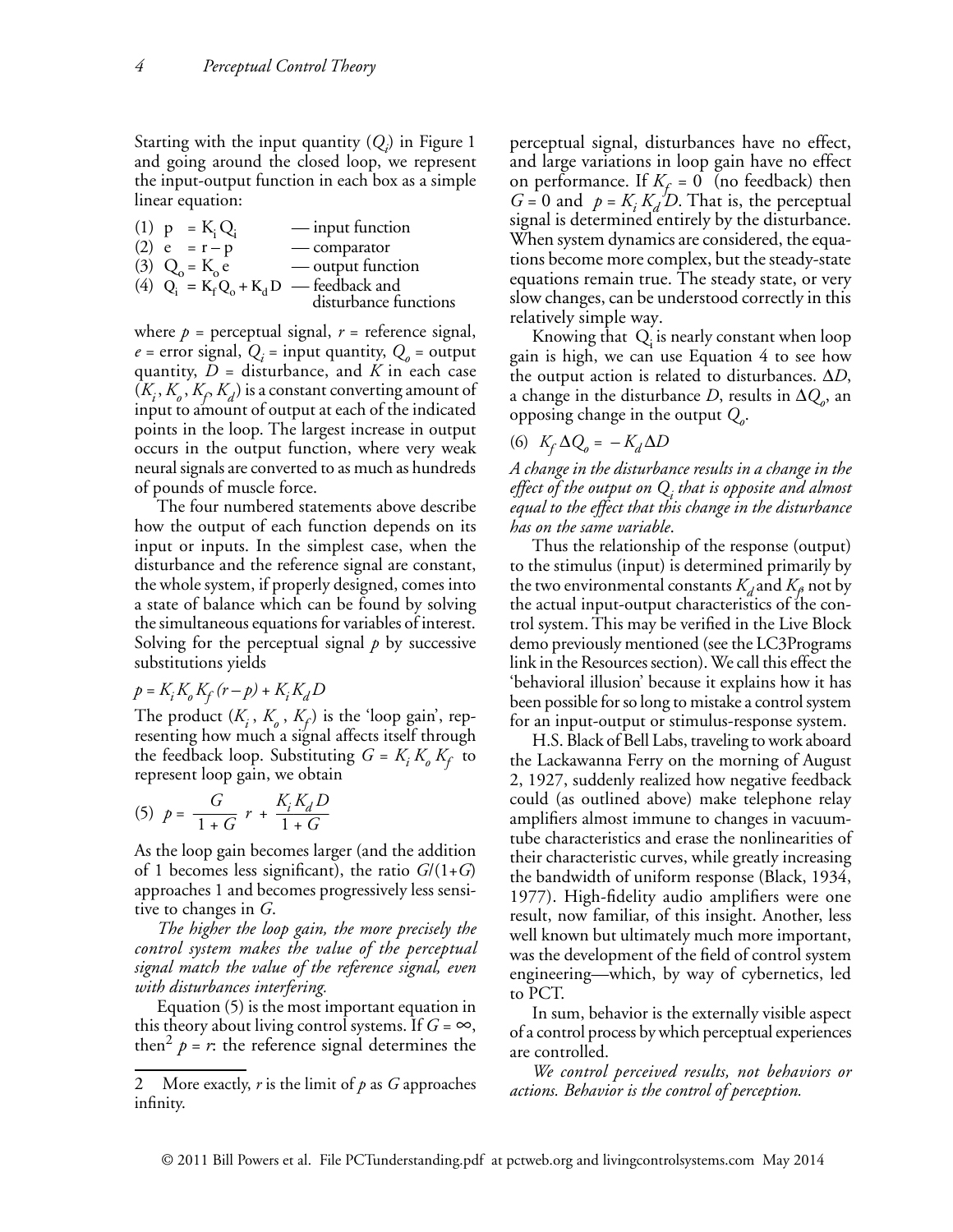

*Figure 2. Analysis of human tracking run and fit of negative feedback control model to the data. Upper traces: experimental results; lower traces, match of model (yellow) to the real mouse movements (green). Expanded views taken from each trace are shown to facilitate the comparison. Note delay of human's mouse (green) behind target movements (white).*

# *Step 2: Demonstrations of negative feedback control*

We turn now to the phenomena of control. In the Resources section at the end of this paper are some links to the Internet through which the reader can download several programs that provide interactive demonstrations of control phenomena produced by living control systems within the reader.

There are two sets of demonstrations that can be downloaded and run on a PC,<sup>3</sup> the Demo3 set and the LCS3Programs set. The Demo3 set is a tutorial in PCT with its own narration, which the reader may want to try right now: it will be helpful.

<sup>3</sup> As of this writing, you must use a Windows XP emulation program to run these demos on a Macintosh.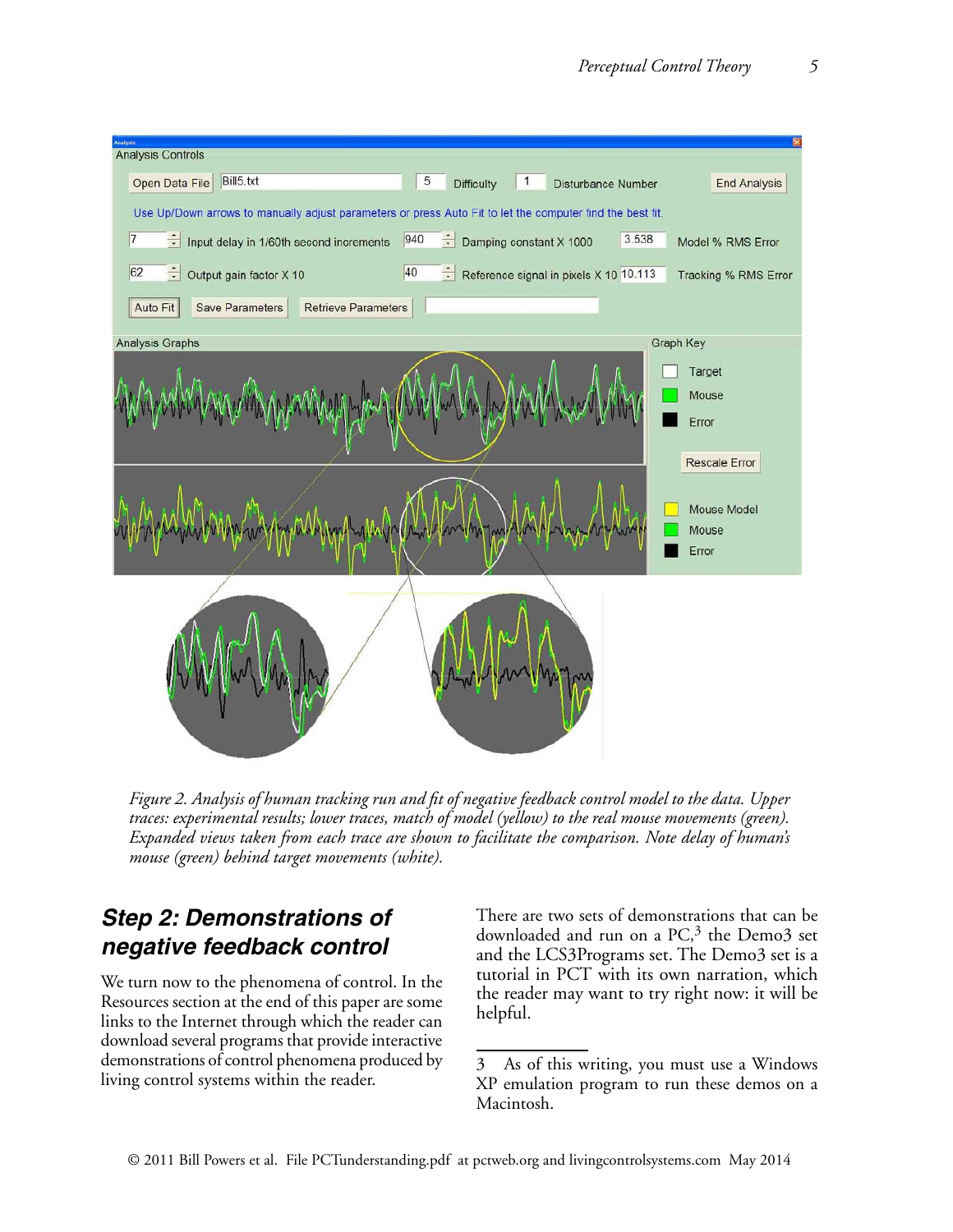The other, LCS3Programs, is a set of 13 demonstration programs that are part of a book (Powers, 2008) but which can be downloaded and run without the book. We highly recommend experiencing the interactive programs. The abstractions in the model will take on much more meaning when connected to direct experience of the phenomena that they describe.

The LCS3Programs set, after installation (following instructions on the download page), is started by clicking on a desktop icon with a red ball on it. The first that we will examine is called *Demo 4-1, TrackAnalyze* on the menu which appears at startup. Practice with it for a bit, then follow the instructions to collect data for a formal one-minute run, and then analyze it, using the *Auto Fit* button to find the best parameters automatically. The result of the analysis will be a window that looks like Figure 2.

The upper plot shows the target (red) and mouse (green) positions. The black trace is the point-bypoint difference between them, the tracking error, which for this 1-minute run was 10% (RMS) of the range of target movement. The lower plot shows how the model's behavior compares with the person's. The error of fit of the model's behavior to the real behavior (labeled "Model % RMS Error"), is 3.6% of the target's range. Since that is less than half of the tracking error, the model must be approximating some of the tracking errors the real person made.

This model inserts a time delay between input and output, called a transport lag, which is optimized by the analysis program. The best-fit value usually comes out to about 8/60<sup>th</sup> of a second, or about 133 milliseconds (7 to 9 frames of the display screen running at 60 frames per second). With this delay fixed at zero, the 3.6% best-fit error grows to 6%, so we may conclude that the delay is real. Starting a few years after the first tracking experiments were done by engineering psychologists in the 1940s and 1950s, there have been persistent rumors that "feedback is too slow" to be used in behavioral models (e.g. Lashley, 1960), and an apparent conviction that with high loop gains feedback systems with even small delays would become violently unstable. Clearly nothing like that occurs here, either in the negative feedback control model or in the human being. A feedback model with parameters properly chosen, including delays, is exactly fast enough—neither faster nor slower than the real human behavior.

#### **Beyond Tracking**

PCT is relevant not just to tracking but to all behavior that involves control—and a careful look suggests that all behavior involves control (Carver, C.S. & Scheier, 1998; Marken, 1988; 2002; Mc-Clelland and Fararo, 2006). The loop variables seen in the tracking task can be seen in any example of everyday behavior, from eating breakfast in the morning to brushing one's teeth at night. In each of these behaviors there are controlled variables (like the distance between cursor and target in the tracking task), references for the state of these variables (corresponding to the cursor being aligned with the target), disturbances that would move these controlled variables from their reference states (corresponding to the random variations in target position) and actions that bring the controlled variables to these reference state and keep them there, protected from disturbance (as the mouse movements keep the cursor on target).

Non-tracking demonstrations of control can be found in the LCS3Programs series. The first shows a red ball that is being disturbed in three ways: its position wanders from side to side, its shape varies from tall and thin to short and wide, and its 'north pole' changes orientation as the ball rocks upward and downward. The three disturbances causing these changes have very low correlations with each other. The participant moves a slider with the mouse, affecting all three aspects of the ball equally and simultaneously. The task is to pick one aspect and hold it constant for one minute: either the lateral position *centered*, or the shape *round*, or the orientation of the pole *pointing toward you*.

After the experimental run, three correlations are calculated among these variables for each plot. The computer indicates by a yellow highlight which of the aspects was under intentional control. It is almost never wrong. Contrary to intuition, the mouse position correlates best with the two uncontrolled aspects of the ball. Figuring out why this is true is a good test of understanding PCT.

Possibly the most surprising demonstration in terms of showing what is meant by control of perception, is *Demo 9-1, SquareCircle.* The participant employs the mouse to move a white dot so that it traces as accurately as possible around all four sides of a red rectangle. After the tracing is done, typing 'v' changes the view to show the path that the mouse followed. It is an almost perfect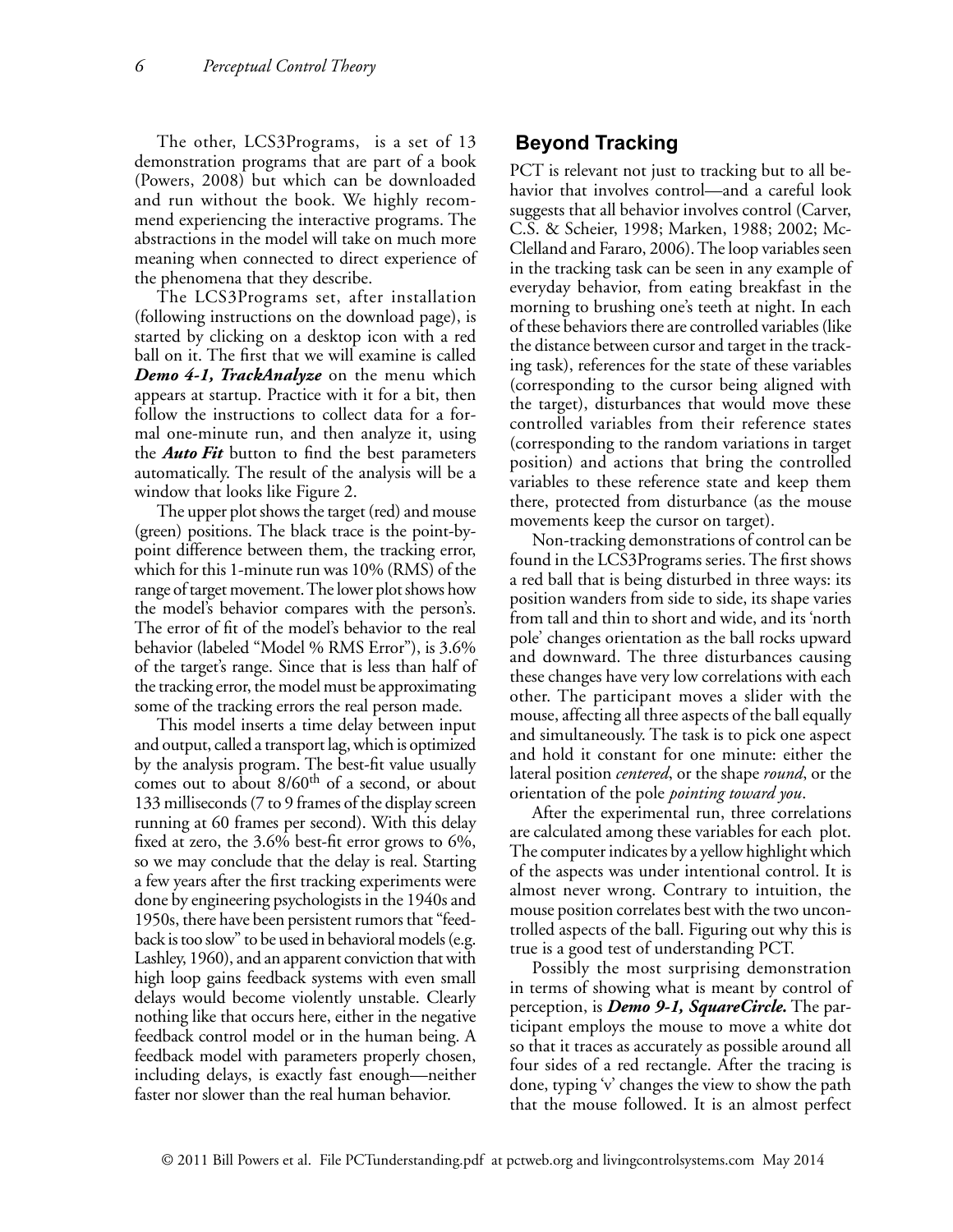circle (Figure 3, below). The feedback function (see Figure 1) is such as to transform a mouse position relative to the radius of a reference circle into a similar position along a radius from the center of the rectangle to its periphery<sup>4</sup>.

But participants are never aware that they are moving the mouse in a circle; they think they are moving it—with some small difficulties—in a rectangular path as shown by the white dot. This impression remains even when they know the truth.<sup>5</sup> Behavior is a process of controlling perceptions, not actions. The actions automatically become whatever they must be to produce the intended perceptual result<sup>6</sup>.

# **Hierarchical PCT (HPCT)**

There are two kinds of hierarchical control. One can be called the 'what-why-how' kind and provides a relatively atheoretical way of analyzing behavior into levels. The other is similar but involves a more general analysis. The first kind can be seen in a familiar situation.

You notice someone with a finger on a button beside a door. You ask yourself: "What is he doing?" and the answer seems simple: "He's ringing the doorbell". That is *what* the person is doing. But this is only a means to some end, which we can see if we ask *why* he is ringing the doorbell. Maybe he is visiting and wants Aunt Mary to open the door. Maybe



*Figure 3. Participant used mouse to move white dot so as to trace red square (left). Mouse actually moved in a circle, as revealed (right) on typing 'v' after the tracing is finished.*

5 There is a similar persuasiveness of illusion in the McGurk effect, the subject of much inconclusive research since McGurk & MacDonald (1976).

6 Typing a 't' makes the reference figure, and the mouse movements, into a triangle ('c' makes it a circle). The mouse path is obvious to an onlooker in either case.

he is promoting a candidate in an upcoming election. Maybe he is delivering pamphlets. Although the *why* is obscure to an observer (but not to the doorbell ringer), the *how* of the observed behavior is clearly "by pressing the doorbell button". However, even this *how* has its own 'what-why-how' pattern. *What* is "seeing and feeling my finger pushing the button", *why* is "to make the bell ring" and *how* is "by moving my hand and arm to the appropriate place". These possibilities illustrate the point demonstrated a few paragraphs ago: the action we see a person producing is generally different from

You should type a 'd' before doing the tracing, to select the simplest ('direct') form of feedback function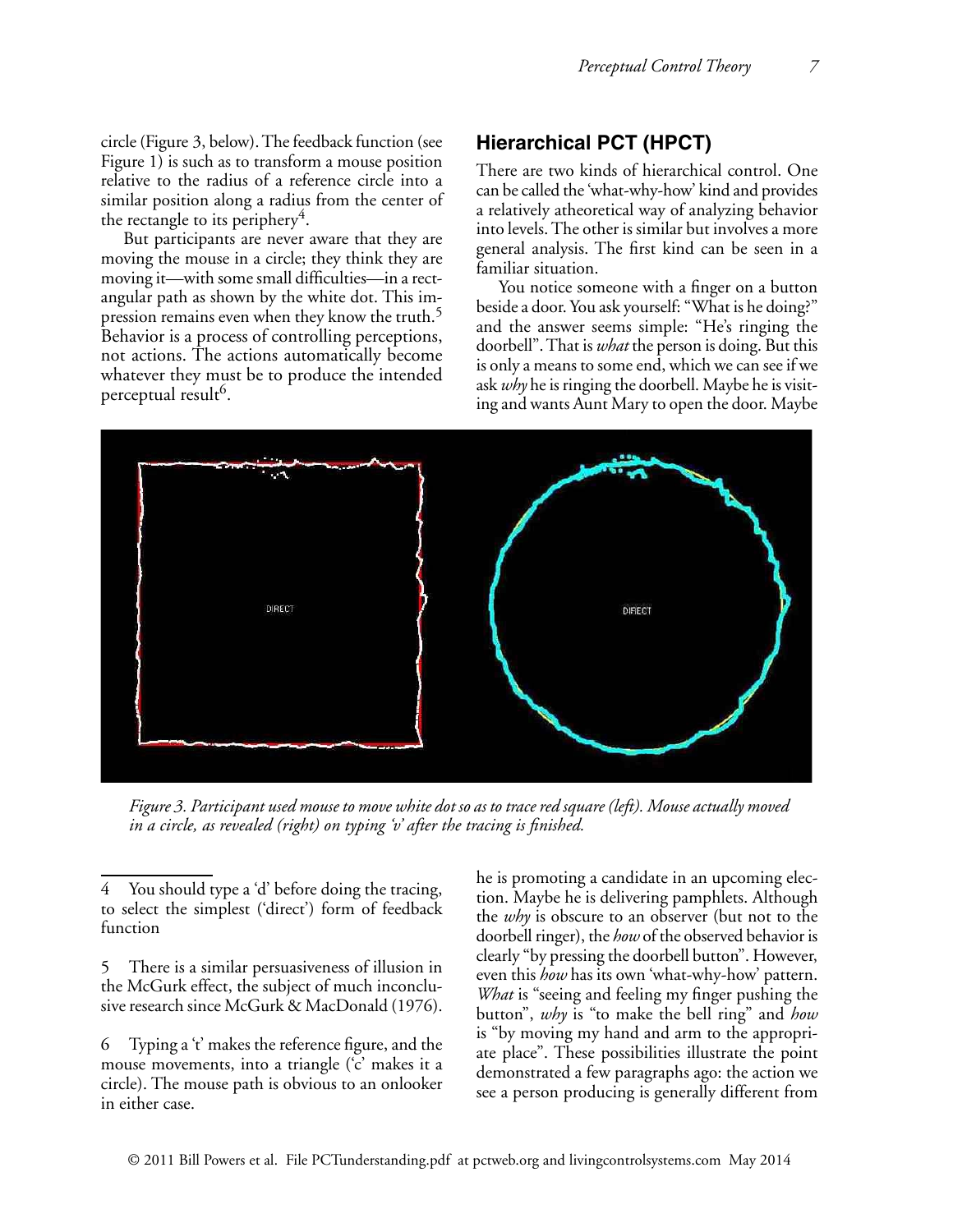the static or dynamic controlled variable that the person is using the action to control, whether we are looking at the details or the larger picture.

There seems to be a hierarchy of goals here, but what we are seeing so far is a perceived principle, the what-why-how principle, being applied over and over to smaller and larger subdivisions of one complex overall control process. We understand the result by using our capacity to perceive logic, principles, and concepts about systematic order in the world. And those words are showing us something quite different from the what-why-how principle. We have *logic*. We have *principles.* We have a *system concept*. These are the top three levels of perception currently being proposed—tentatively—in PCT. How are those classes of perceptions related to each other? Asking those questions is how we uncover an underlying hierarchy of (proposed) *kinds* of control systems in the brain.

The Second Law of Thermodynamics, conservation of momentum, and Newton's Law of Gravitation are among the principles perceived as adding up to the system concept we call 'physics'. Likewise for different sets of principles that add up to government, economics, religion, society, self, and Mom. Peter Burke (2007) sees system concepts like these in terms of 'identity control'. To support a given system concept, one must vary the reference levels for an appropriate set of principles. To achieve a perception that a principle is present to a desired degree, it is necessary for principle-level systems to vary reference levels specifying which programs are to be perceived in progress. The language gets a little clumsy but the idea may still be understood.

The general idea is that each perceptual signal at one level in the hierarchy is a function of multiple perceptions at a lower level. Control of a perception at one level requires adjustment of reference signals sent to lower systems, which control the perceptions on which the state of the higher-level perception depends. This general organization of the hierarchy of control is the system concept that is called 'hierarchical PCT' or HPCT.

The PCT hierarchy had its beginnings in the 1950s at the lowest levels of all, currently termed *intensity*, *sensation*, and *configuration*. The need for a hierarchy showed up immediately when the spinal reflexes were first recognized as control systems. A spinal reflex (exemplified by the knee-jerk reflex) automatically resists any disturbance of its input variable. But how can the systems higher in the brain use the motor outputs if the spinal control systems automatically react against changes in limb positions or muscle lengths or tendon tensions, and so on? Do we need some elaborate and completely *ad hoc* system that turns the reflexes off when higher systems want to use the muscles, then back on?

Once it is realized that a reflex fits the description in Figure 1, the answer becomes as obvious as the problem was. The simplest way a center higher in the brain can change the controlled variable (without employing violence) is to alter the reference signal. Thus we arrive at the basic principle of hierarchical control, which applies equally well at any level from the spinal reflex to cortical reflection on the state of the world. A control system at any level senses and controls a perception of the type that is supported by that level of brain or nervous system organization. It does so not by commanding the muscles to twitch, but by telling systems at the next level down how much of the perceptions that they control they are to produce. Only at the lowest level, the tendon reflex, do the control systems control their own perceptions by generating muscle forces that affect the outside world. HPCT proposes a mechanism by which specifying reference signals for the level below can turn a goal at the highest level, stage by stage, into the specific muscle actions that achieve it.

The main levels currently proposed are named the *intensity*, *sensation*, *configuration*, *transition*, *event*, *relationship*, *category*, *sequence*, *program*, *principle*, and *system concept*. There may be subdivisions within these categories. Despite having been formulated and revised and worked over for more than 50 years, they are still tentative and subject to more revisions (especially the highest current level). But under the present definitions (Powers, 1998) the basic concept is illustrated and the definitions have proven useful (e.g. van de Rijt & Plooij, 2010).

The higher levels of perception take more time than the lower to be recognized, but in the end all levels of perception are occurring at the same time.

<sup>7</sup> At the same time that PCT was first being described, the Russian physiologist Nicolai Bernstein wrote about this problem (Bernstein, 1967).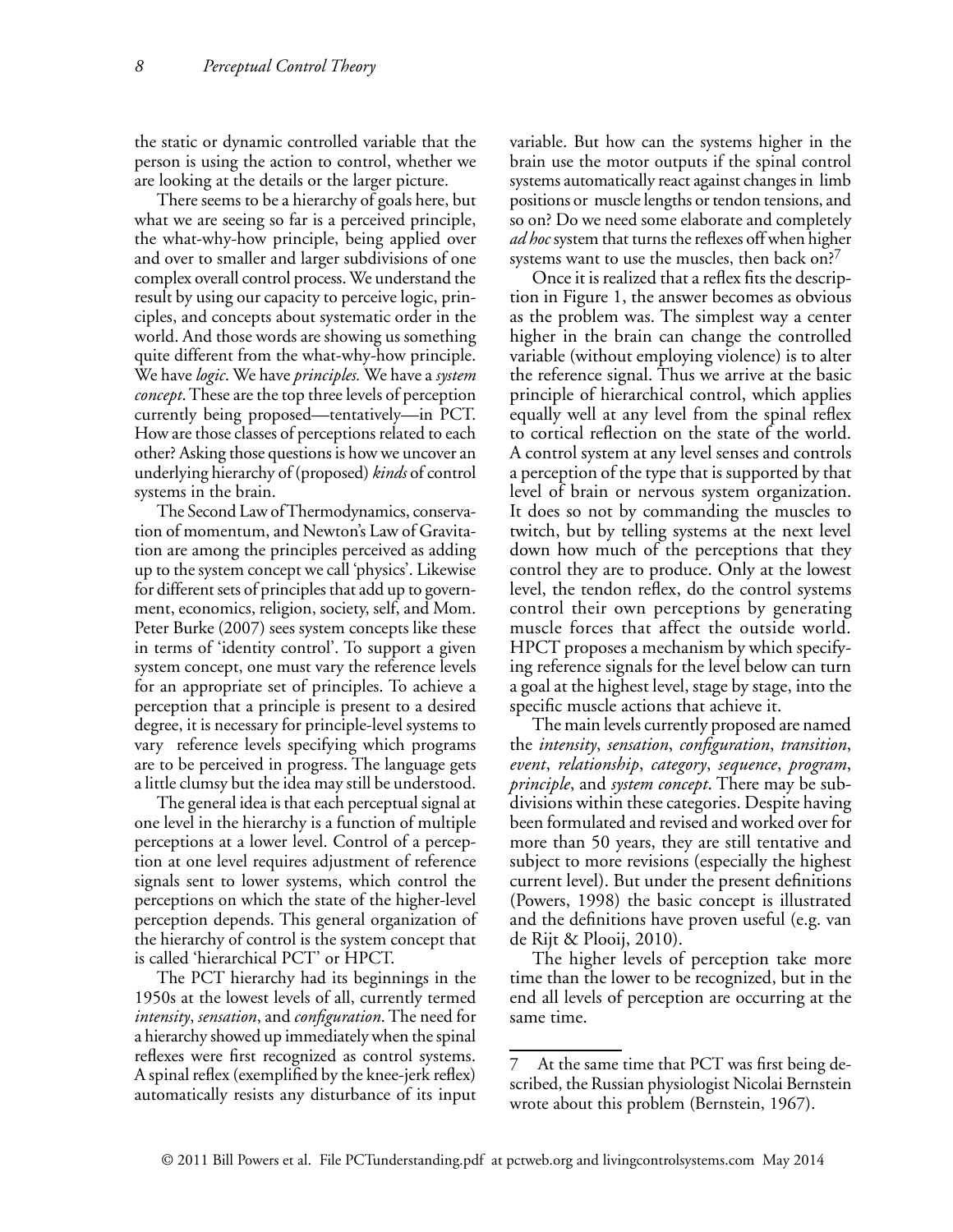Because they form an integrated picture of conscious experience, sorting the experience into its constituent perceptions takes some practice. The originators of PCT took seven years to notice and formalize just five levels (Powers et al., 1960).

For experience with levels, the reader is referred to Marken's demonstrations:

mindreadings.com/ControlDemo/Levels.html mindreadings.com/ControlDemo/HP.html

#### **Reorganization**

The eleven proposed levels of control systems within people are not all present at birth, but it is proposed that their development is well under way by the end of infancy (van de Rijt & Plooij, 2010). They are proposed to result from a change process referred to as 'reorganization', acting on pre-existing structures in the brain that, we assume, have evolved to favor the development of the various types of controlled variables.The 'Ecoli' demonstration in the LCS3Programs set enables you to experience the mechanism that PCT has adopted for the process of reorganization. Reorganization is the unifying concept used to explain how new control systems come into being and how old ones are changed.

In the first paper that led to PCT, a 'negentropy' system was proposed as the origin of reorganization (Powers et al., 1960). It was patterned after a proposal by the cyberneticist W. Ross Ashby (1952) to account for the basic kind of learning called 'trial and error.' It is the only option available to an organism before the time that systematic processes become organized. Powers et al. adopted Ashby's idea that random changes in system parameters might begin when 'intrinsic' controlled variables (Ashby's 'essential' variables) deviate from genetically specified reference levels. These changes of organization continue as long as 'intrinsic error' persists, stopping only when some control-system organization results that brings the intrinsic/essential variable close to its reference level again and keeps it there against disturbances. The processes involved act like an odd sort of control system, now called the *reorganizing system*, that controls by producing random variations of neural organization.

This is the polar opposite of the concept of reinforcement as introduced by Thorndike (1927) and elaborated by B. F. Skinner (e.g. Skinner, 1969). Under reinforcement theory, when an

animal produces a behavior that has a beneficial consequence, the organism behaves that way more often. Reorganization theory says that a *lack* of something beneficial gives rise to *continuing changes* in the internal organization of control systems in the organism, changes which slow down when the latest reorganization results in behavior that reduces the deficit. When intrinsic error is reduced enough, reorganization stops and the behavioral organization then in effect persists; the organism keeps controlling the same perceptions in the same way.

PCT proposes that behavior is not what is learned. Instead, a control system is acquired or modified. The behavior that corrects intrinsic error can involve both specific actions and their exact opposites. As shown clearly in the Demo3 set of demonstrations, control can be learned and improved even when a different pattern of behavior is required every time a given control action is successfully executed. A control system, simply because of its underlying organization, automatically varies its actions as disturbances come and go, without needing any warning or any prior experience with each new pattern—one of the great advantages of negative feedback control over other kinds of control.

B. F. Skinner defined 'the operant' as any behavior that produces a reinforcer. But because he eschewed models of what happens inside an organism, and Ashby had not yet demonstrated the principle behind reorganization, he did not realize that there was an alternative to reinforcing both a specific action and some unrelated action, even the exact opposite. A reinforcer produced by pressing down on a lever with the left paw should increase the probability of pressing the lever with the left paw, yet the next leverpress may be accomplished by pressing the lever with the right paw (or even by backing into it!). How can the reinforcement of left-paw pressing increase the probabilities of these other, quite different behaviors? Defining these different behaviors as somehow the same because they have a common consequence (lever-depression) only obscures the problem rather than solving it. In PCT we are concerned with 'how' questions about what happens inside an organism, and our very different concept of what is learned accounts for the multiplicity of means to the same end for which B. F. Skinner tried to substitute 'the operant'. The LCS3Programs set of demonstrations includes a number of demonstrations of reorganization (Powers, 2008).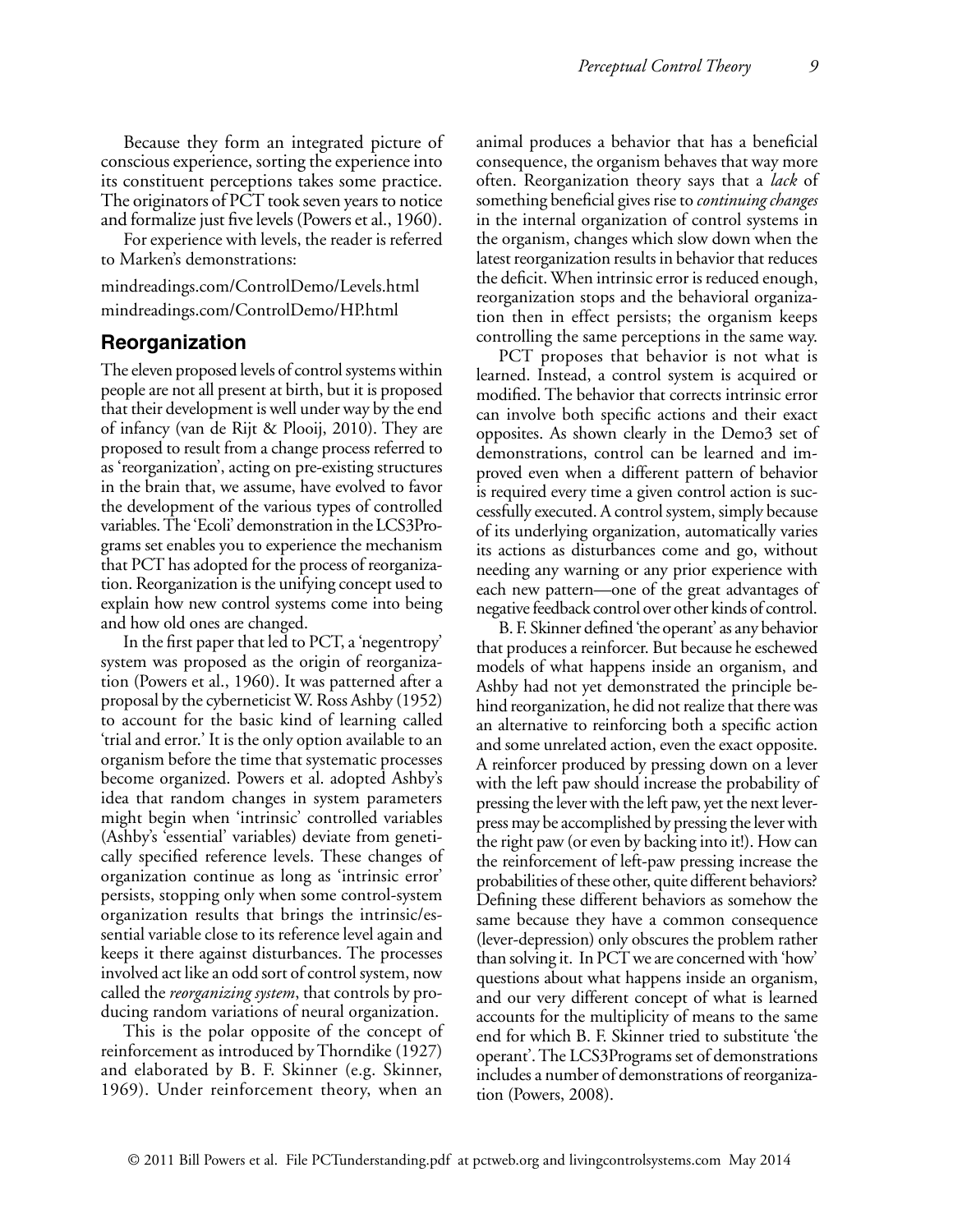# *Step 3: Applications to selected topics*

# **Methodology**

According to PCT, all behavior from the simplest to the most complex is organized around the control of perception. Understanding behavior means knowing what perceptions are being controlled, how they are being controlled, and why. For instance, understanding the behavior of a fielder catching a fly ball means knowing that the fielder is controlling a perception of the optical position of the ball (*what*) by moving on the field appropriately (*how*) with the ultimate goal (*why*) of keeping the approaching ball at a constant or only slowly changing vertical and horizontal angular direction from the fielder until it is caught (Marken, 2001). Behavioral research in the PCT paradigm is, therefore, aimed at discovering what variables the system is controlling, how these variables are being kept under control, and why. The *what* question is always the main focus of PCT research, and it is answered using a methodology known as *the test for the controlled variable* or simply *the test* (Powers 1973, 2005).

The test is based on the fact that a properly functioning control system acts to protect controlled perceptions from disturbances which, in the absence of control, could move these perceptions from their reference states. The test starts by inventing hypotheses about what perception might be under control. Hypotheses about controlled variables come from trying to see the behavior from the organism's perspective. For example, when a beaver is seen to be building a dam one might hypothesize, risking a far-fetched guess, that the beaver is trying to diminish the noise level of the water flow. If the loudness of that noise is a controlled variable for the beaver, the beaver will do something to bring loudness to whatever reference level the beaver sets. If the reference level is zero, then any nonzero sound intensity constitutes a disturbance. The hypothesis is tested by applying disturbances that will be resisted if the hypothesized perception is being controlled. In the beaver example, a research program was indeed carried out in which the researchers produced the sound of rushing water from a loudspeaker near the beavers (Richard, 1983). If the noise were not what is being controlled

then the beavers would behave the same way with or without the noise; the disturbance would not be resisted. In fact, the beavers did resist the noise disturbance by piling mud on the source of the noise, suggesting that beavers do control (among other perceptions) the sound of rushing water, keeping that variable as close to zero as possible. It's not hard to imagine why.

The disturbance is the independent variable in the test for the controlled variable. The dependent variable is typically the state of the hypothetical controlled variable itself. So the test is conducted in the same way as in conventional behavioral research; the researcher manipulates an independent variable and measures concomitant variation in a dependent variable. But in this kind of test, observation of a predicted effect of the independent variable on the dependent variable is a negative result, because it indicates that the dependent variable is not being controlled. Conversely, if behavior cancels any effect that does start to occur then the dependent variable (the hypothetical controlled variable) is likely to be under control. If, for example, an increase in the sound of rushing water leads to actions that keep this sound at zero, it is evidence that the sound of rushing water is a controlled variable with an apparent reference of zero loudness. In this we see several ways in which research in the PCT paradigm differs from conventional research.

- 1. The test focuses on identifying control systems through the discovery of controlled variables. The test can apply to higher level (e.g., selfimage) as well as lower level perceptual variables (Robertson et al. 1999).
- 2. The test focuses on the behavior of one individual at a time. This approach to research has been called 'testing specimens' to distinguish it from 'casting nets', which focuses on the study of groups (Runkel, 2007). For individual prediction accuracy, Kennaway (1997) has shown the importance of obtaining much larger correlation coefficients than those considered strong in Psychology.
- 3. The results of research using the test are validated using modeling techniques, like those described in Step 2, which is receiving more support in Psychology (Rodgers, 2010).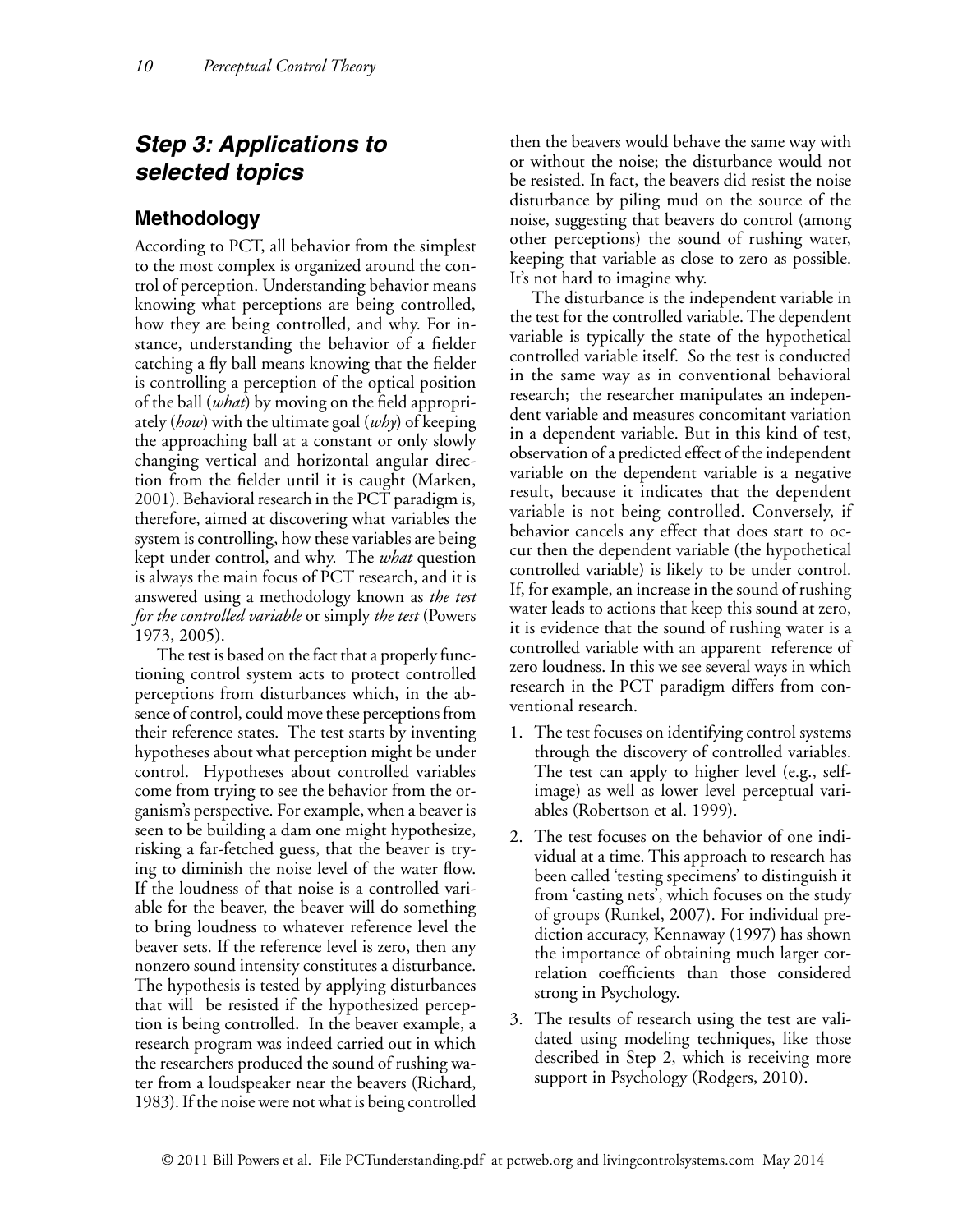#### **Learning and development**

We have looked at the PCT model of the reorganization system. Though it applies to other kinds of learning, such as observational learning (Bandura et al., 1966) and verbal learning, we will discuss how reorganization may be the basic phenomenon behind the two most widely accepted concepts of learning, classical conditioning and operant conditioning,

#### *Classical conditioning*

Pavlovian or classical conditioning begins, we propose, with an existing control process, either learned or inherited (a 'reflex'). Consider thermoregulation. The controlled variable is the sensed temperature in the hypothalamus. If that core temperature drops, shivering starts, and as that activity warms the bloodstream and the internal temperature receptors, the shivering eventually slows or stops. This is a basic control system, probably inherited. The controlled variable is core temperature; the disturbance is heat loss that causes the core temperature to deviate from its (inherited) reference level, and the output variable is shivering that counteracts the heat loss.

The general PCT explanation of classical conditioning starts with deviation of a critical kind of controlled variable such as core body temperature from its reference level. The initial deviation, an 'intrinsic error signal', if not immediately corrected, is detected by an hypothesized reorganizing system's comparator (it could be a distributed property of all neural control systems), which starts random changes in neural connections, perhaps similar to the synaptic changes often proposed for Hebbian learning (Hebb, 1949). Suppose that some otherwise neutral stimulus such as cold air blowing on the skin happens to precede the change in the controlled variable by a few seconds. Neuroanatomy permitting, reorganization will eventually make a connection between the neutral perceptual signal and the input function of this control system. That neutral stimulus thus produces the same perceptual signal in the control system that would be produced by a change in the controlled variable, a drop in core temperature, but does so before the critical controlled variable actually changes enough to cause reorganization to start. When the cold air starts blowing, the revised control system will now detect an error and the error will cause the same

action as usual, shivering, protecting the core temperature from the disturbance—but there will be no further reorganization because the next time the cold air is experienced, shivering starts immediately and the change in the intrinsic or essential variable, the drop in core temperature, does not occur, or is much less.

If now we arrange for a tone to precede the blowing of cold air on the skin, the same thing will happen again (once more, neuroanatomy permitting): if the shivering does not entirely counteract the effect of the cold air, reorganization will continue and the tone will eventually start the shivering even sooner, further reducing or eliminating the 'intrinsic error'. Rescorla has remarked that classical conditioning phenomena can be predicted by thinking of how a scientist recognizes causality—a regular relationship between antecedent and consequent (Rescorla, 1988). The model of reorganization that predicts classical conditioning—as well as extinction—is based on *actual* relationships between antecedents and consequents. But it does not rely on cognitive processes of recognition.

#### *Operant conditioning*

The same reorganizing process that creates the phenomena of classical conditioning can also explain operant conditioning. The main difference is that here reorganization appears to work more on the output side of the control system than the input side.

All the basic forms of operant conditioning, such as a fixed-ratio experiment, begin by restricting the organism's access to something important: food, water, or even warmth or sweetness. This is of course an error condition in some basic and presumably inherited control system. In Skinnerian terms, an animal subjected to this 'establishing condition' spontaneously 'emits' whatever behaviors have already been acquired or inherited that might lessen the deprivation.

Consider the case in which a rat is rewarded for lever-pressing by delivery of food pellets. Two different processes appear to be working here. The first one is simply an initial search for food and the narrowing of the search to any area where food was found. This is most probably an organized behavior that all rats learn, or it may be an innate behavior due to a control structure that they are born with. In the second process, the rat's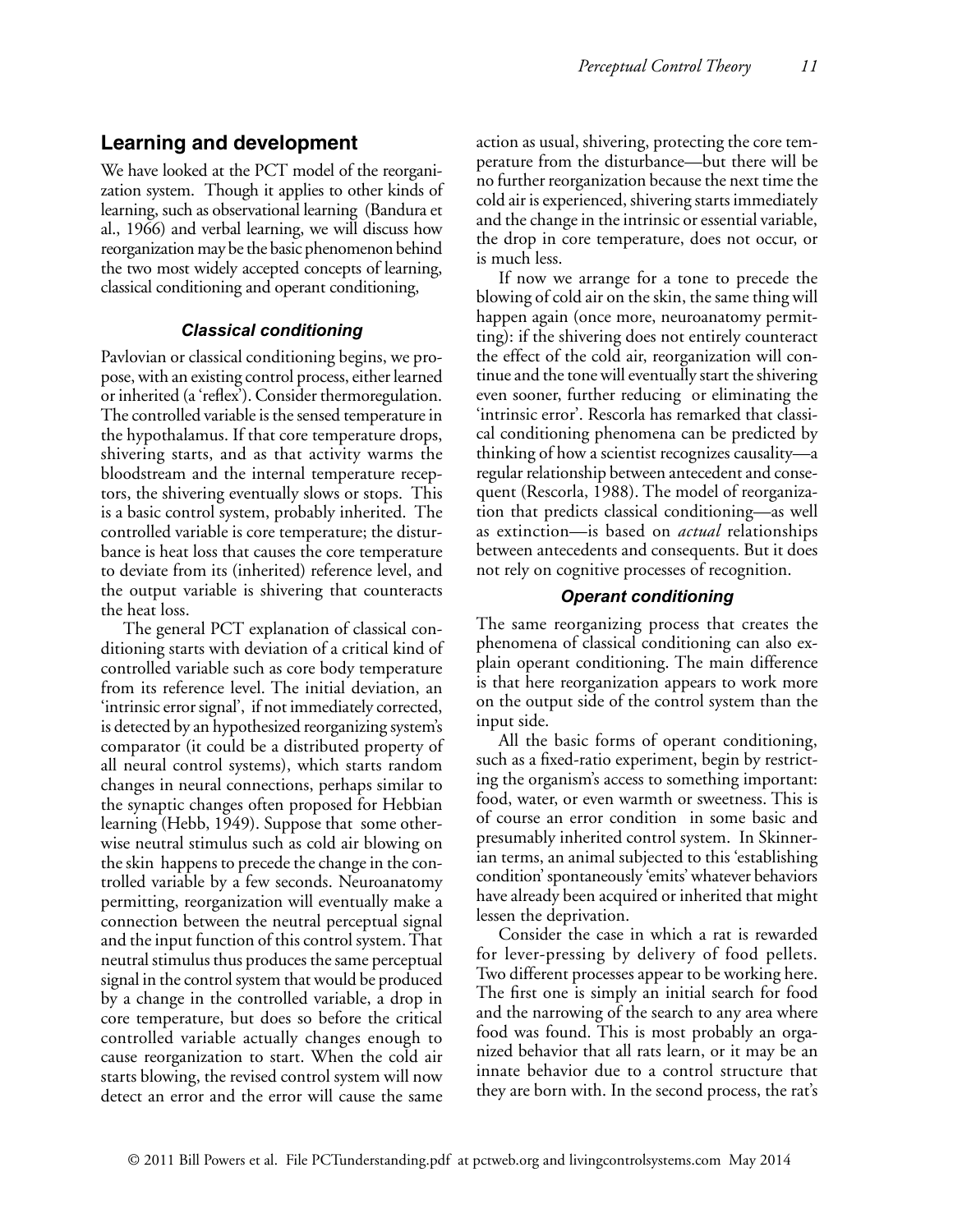accidental and then purposeful use of the lever to obtain food, it is the progressive refinement of the behavior pattern that makes it instrumental—reliable and organized to produce a specific effect in the given environment. Only the second process would require any change of internal organization.

Together, these two processes take place in what we may call the learning phase of a conditioning experiment. That phase is followed by a maintenance phase when the animal routinely uses the new technique to alleviate its hunger. The reorganizations in this kind of conditioning are primarily on the output side, where errors give rise to changes in the reference signals that are sent to this or that lower-order system that controls by means of already-organized behaviors.

Reinforcement is said to increase the probability of the behavior that produced it. This has a descriptive basis in observations during the learning phase of an experiment. Observation of what happens first in the operant cage shows, however, that it is the convergence of exploratory activities below, near, and above the lever that first increases the probability of producing the reinforcement. The PCT alternative to reinforcement theory, up to this point, is simply to say that this is normal control behavior. When the error is reduced, the tendency to go on exploring is decreased; when error is reduced enough, the exploring ceases.

Because this model leads us to expect essentially the same series of events that the theory of reinforcement suggests (albeit for different reasons), either theory accounts for the described facts for the initial learning phase. Simply having a plausible alternative to the theory of reinforcement, however, is useful in itself. It shows that reinforcement *is* a theory, not simply a description of a fact, and needs to be investigated as skeptically as any other theory.

By itself, reinforcement theory predicts that reinforcement leads to more behavior that generates more reinforcement. Considering only the basic principle of the theory, it would seem that if the rate of reinforcement increases, the behavior rate should also increase, or conversely should decrease noticeably if the rate of reinforcement decreases, and behavior should cease if the reinforcement completely stops.

It is true that complete cessation of reinforcement does result in extinction of behavior. However, changing the schedule of reinforcement to reduce the amount of reinforcement produced by the existing behavior rate does not reduce, but actually increases the amount of behavior, as the organism 'defends' its food intake, and ultimately its body weight. The behavior rate is increased just enough to maintain the reinforcement rate nearly constant. This increase in behavior rate is known as the *extinction burst*. It is not transient, as the word 'burst' suggests, but rather persists as long as behavior can maintain the desired food intake. Experiments with normal rats obtaining all their food by lever pressing (Collier *et. al*. 1986) showed that these animals maintain food intake at 20 to 25 grams per day even as the required behavior ranges from 20 presses to obtain a gram of food to 1000 presses per gram. In reinforcement theory, these observations are inexplicable; in PCT, they become easy to understand: it is behavior that maintains the reinforcement rate, not the other way around. The evidence above shows that reinforcement is actually controlled by behavior; it is simply one of many kinds of controlled input.

But such reinterpretations do not come easily to any science. Even physics once preferred a 'luminiferous ether' to the transmission of light through a vacuum, and chemistry once preferred the emission of phlogiston to the absorption of oxygen, until experimental evidence created an intellectual crisis. PCT, we hope, brings such an intellectual crisis to the sciences of behavior.

## **Conflict**

The way a person's control systems are organized into levels with many independent control systems at the same level makes internal conflict possible, and indeed likely. Conflict arises when one control system receives disparate reference signals from more than one system at higher levels. For that one system where the contradiction occurs there is no problem; a virtual reference signal results and behavior matches perception to it. But neither of the higher systems gets the input it was requesting and both experience chronic errors. This effectively removes both higher control systems from useful service for still-higher systems, and the conflict may escalate (depending on details of organization), each system continually increasing its effort to resist the disturbance caused by the other.

Conflict within a person can arise quite by accident. A person may have a goal of being a good person. To be a good person, one should be stead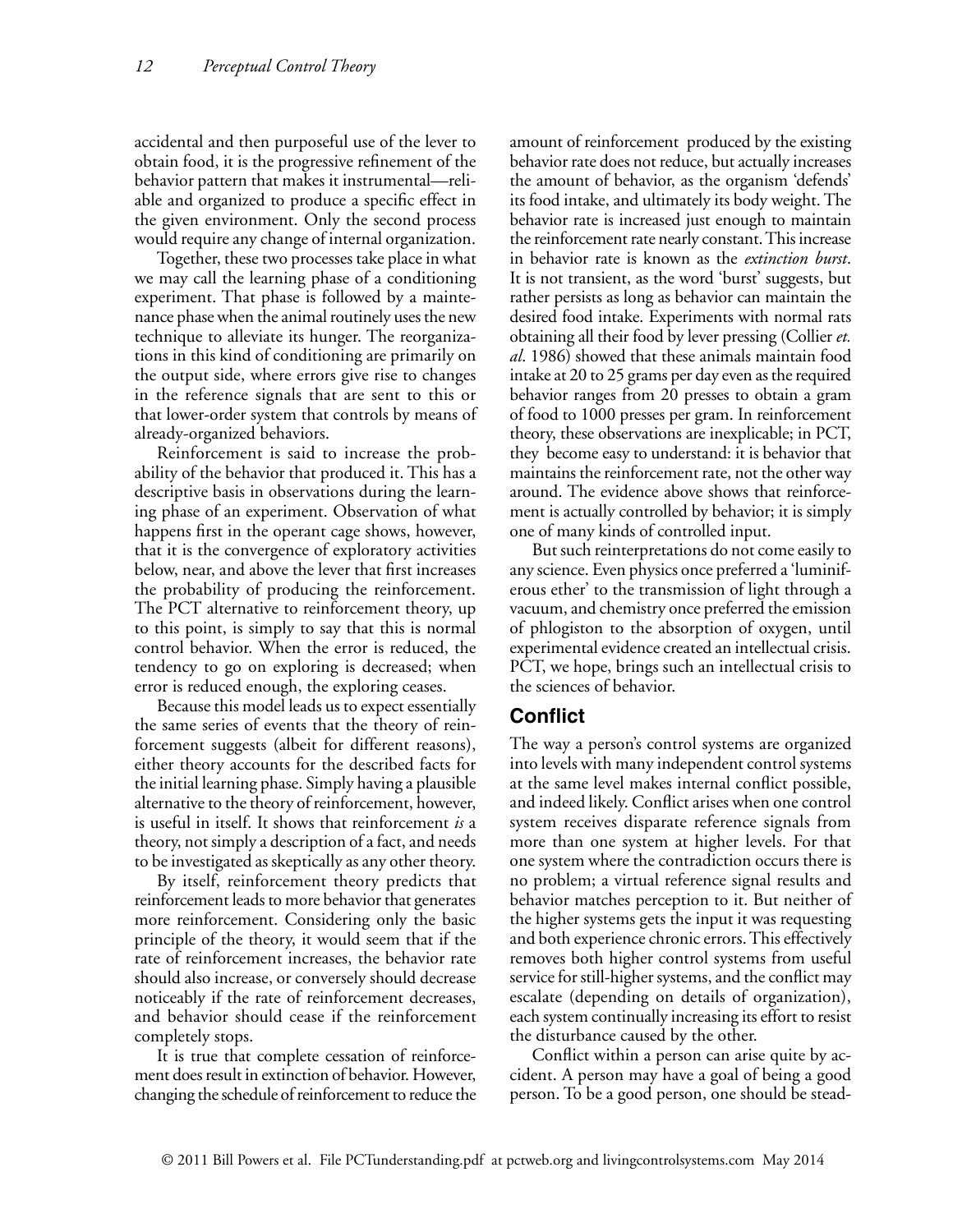fast, both consistent and firm; also, one should be supportive of others; obliging and accommodating. Both of these sub-goals are supposedly ways of satisfying the higher goal of being a good person. But when it comes to selecting a specific way of behaving that will satisfy both goals, the contradiction arises: one can't be steadfast and obliging at the same time, or firm while being accommodating too. At the level where a specific goal is to be achieved through specific programs, there is direct conflict. To behave one way means not behaving the other way. This sounds like a simple problem, and usually it is easy to resolve through some quick and automatic reorganization. But conflict can also be a serious problem leading to chronic difficulties: stay with an abusive mate for the sake of love and the children, and at the same time—an impossibility—leave, for the sake of sanity and safety.

Conflict between persons also interferes with positive social interactions. Cooperation requires several people acting to achieve a common goal. However, the more important the goal is (in technical terms, the higher the gain around the loop), and thus the smaller the errors the participants strive to eliminate, the more likely it is that conflicts will create problems. As participants' control becomes more skillful, a smaller discrepancy between their perceptions (or their goals) suffices to set them at odds with each other.

Another problem with between-persons conflict is that each person probably experiences internal conflict as a result of holding back from doing what would actually be necessary for prevailing over others in the details of goal-seeking. The urge to violence, as newscasts of parliamentary procedures occasionally illustrate, is not always easy to resist and when it is resisted, a person loses some of his own goal-seeking skill. Conflict, whether intra- or inter-personal, can be crippling.

Clinical practice based on PCT is finding more and more evidence that serious unresolved conflict may be one of the primary reasons for psychological problems (Carey, 2008). Attention and reorganization tend to focus on the lowest level where conflicts are played out, but a conflict can be permanently resolved only by reorganizing on the levels where the contradictory goals are set. This suggests an approach to therapy that involves deliberate shifts in the focus of attention toward higher levels of organization.

## **PCT based psychotherapy: the Method of Levels**

Psychotherapy has focused, understandably, on pathology. PCT contributes a useful perspective in understanding psychological disorders by first providing a model of satisfactory psychological functioning. Dysfunction then is disruption of successful control (Carey 2006, Mansell 2005). Distress is the experience that results from a person's inability to control important experiences. The symptoms of distress clearly cannot be 'treated' as though they were in themselves the problem. The PCT perspective is that restoring the ability to control eliminates the source of distress. As we noted earlier, conflict has the effect of denying control to both systems that are in conflict with each other. Conflict is usually transitory. It is when conflict is unresolved and becomes chronic that the symptoms recognized as psychological disorder become apparent.

As discussed earlier, chronically unreduced error triggers reorganization. When difficulty in controlling is due to more ordinary causes (environmental disturbance, inadequate perceptual input, inappropriate means, etc.), reorganization alters the control system in some way until control is restored (where that is possible). However, when error persists because two systems are specifying different goals for the same lower-order system, the lower system is 'frozen' in a state that satisfies neither of the higher systems that are locked in conflict.

There is evidence that attention tends to focus on this conflicted lower system. The subjective experience is of being 'stuck' and not knowing why. Nearly all schools of therapy assume that change requires being aware of what is to be changed. The general principle, in PCT, is that the main locus of reorganization seems to follow awareness.<sup>8</sup> The difficulty is that it is futile to reorganize the 'stuck' system; it is working properly.

<sup>8</sup> It appears that awareness is *in* one level while focused *on* those lower levels where reorganization is also focused. Subjective attitudes and interpretations are perceptions on the level that awareness is *in*; the objects observed from that level (which those attitudes and interpretations are *about*) are the lower levels of perception.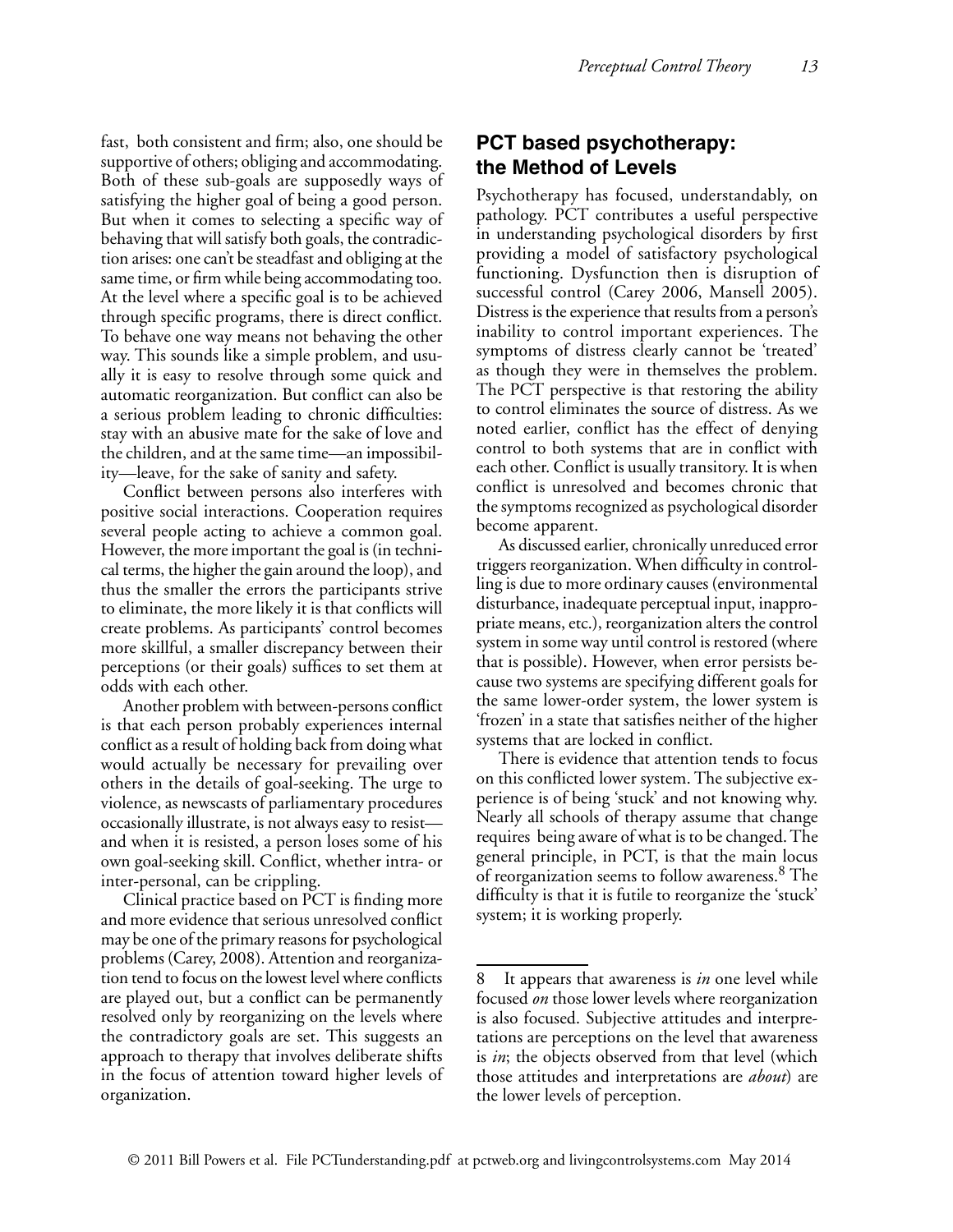No matter how it is changed, it still cannot satisfy two contradictory specifications of the goal it seeks; the best it can do is to seek a compromise goal, leaving both of the conflicting systems unable to achieve control. Instead of reorganizing the conflicted system at the lower level, one or both of the conflicting systems at the higher level must be changed so that they perceive differently or so that they use as means of control different lower-order variables that can be independently controlled at the same time. A shifting of attention is the key to doing this. Although reorganization is an automatic response to intrinsic error that cannot be controlled voluntarily, there is plentiful evidence that awareness can be redirected, and that this changes the focus of the reorganizing process. But the act of reorganization can be done only by the person experiencing the conflict.

The therapeutic approach that is based on the principles of PCT is called the Method of Levels (MOL; e.g. Carey, 2006; 2008). The core process is to redirect attention to the higher level control systems by recognizing 'background thoughts', bringing them into the foreground, and then being alert for more background thoughts<sup>9</sup> while the new foreground thoughts are explored. When the level-climbing process reaches an end state without encountering any conflicts, the need for therapy may have ended. When, however, this 'up-a-level' process bogs down, a conflict has probably surfaced, and the exploration can be turned to finding the systems responsible for generating the conflict—and away from a preoccupation with the symptoms and efforts immediately associated with the conflict.

Despite the demonstrated effectiveness of various approaches to psychotherapy there is still no generally accepted account of how these effects are achieved. In fact, it has been shown (e.g. by Wampold 2001) that psychotherapies based on quite different models of disorder can have similar effects. As a consequence, there has been an increasing call to move away from developing new techniques and strategies based on diagnosis and instead to focus on underlying common principles and mechanisms (e.g., Rosen & Davison, 2003).

The paradigm of perceptual control provides a common underlying process (conflict) and a common change mechanism (reorganization) that may provide the means to make sense of these otherwise puzzling results.

While some of the propositions about the application of PCT principles to psychotherapy remain speculative, there is also indirect but strong evidence for this approach. Problems of control (understood as control of behavior, impulses, emotions, or thoughts) are widely recognized as important in psychological functioning. Many approaches to psychotherapy use conflict formulations to explain psychological distress (Carey 2008, 2011). Many approaches also depend upon awareness in resolving problems and recognize the need to consider problems from higher levels of thinking (such as important life values or belief systems). Also consistent with the nature of reorganization is a growing body of literature that recognizes that the change involved in the resolution of psychological distress is not a linear or predictable process (e.g. Hayes 2007).

Exploring psychological disorders and their treatment from the perspective of perceptual control provides a new direction for psychotherapy researchers and practitioners. An understanding of the nature of psychological distress that is developed from a model of normal function rather than dysfunction will help to clarify the purpose and process of treatment. By distilling the important components of psychotherapy, it allows therapists to be clearer about their roles and to make their treatments more efficient, and it can provide insight into the purpose of psychotherapy. PCT, then, will have an impact on long standing debates such as the equal effectiveness of treatments versus the superiority of some treatments or the importance of specific versus common factors. PCT proposes a consistent and coherent approach that could provide a unifying focus for dealing with distress. With a unifying focus, a more consistent and coherent approach can emerge that will go a long way towards preventing the debilitating impact of psychological distress that is currently on the increase in many countries.

A guide for learning MOL therapy is provided by Carey (2006). Applying the Method of Levels does not assume blind faith in the correctness of PCT. Rather, every application is an opportunity to challenge and test the theory, as well as a chance to put

<sup>9 &</sup>quot;Background thoughts" are probably the same phenomenon described by Beck (1976) as "automatic thoughts."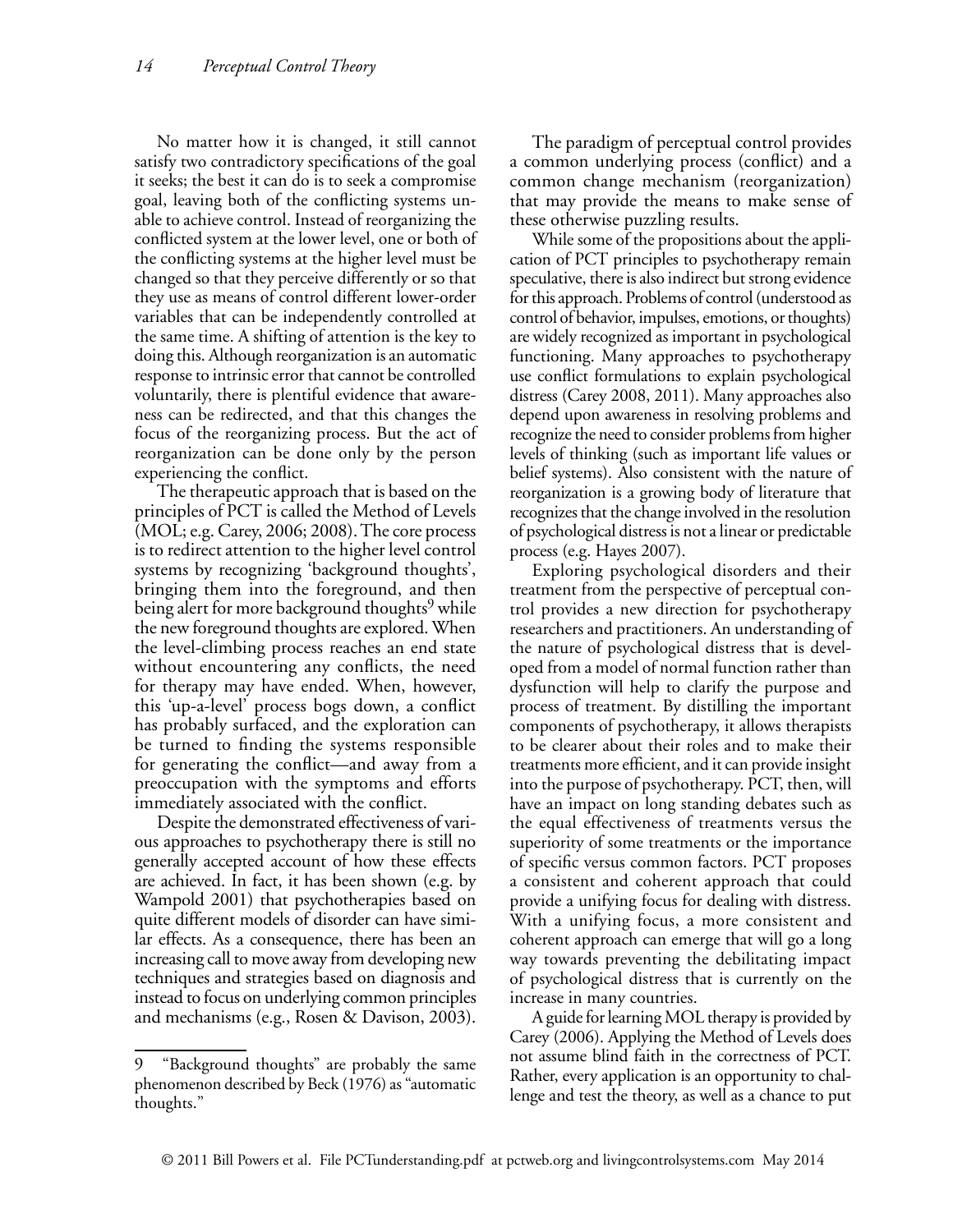the theory to good use. Research into MOL therapy has been started in several countries—see Bird, Mansell, and Tai (2009), Carey (in press), Goldstein and Goldstein (2005), Goldstein (2007). This research must be continued and extended in order to evaluate the theoretical expectations which are based on the concepts of negative feedback control, reorganization, redirection of awareness to higher perceptual levels, and internal conflict resolution.

# *Afterword*

The reader of this paper may be experiencing some internal conflicts between implications of PCT and some other theory that has seemed reasonable and believable. We can only comment (not very helpfully) that most of the people now engaged in the exploration of PCT were trained in some other way of explaining and understanding the behavior of humans and other organisms. Most have used and even taught those other ideas for many years. Each person has had to work through the internal and professional conflicts involved in a sometimes wrenching change of understanding. It may be a little helpful to keep in mind that such conflicts are to be expected, and that persistence will probably resolve them. PCT suggests that this conflict is at the highest levels, principles and systems. Control of perceptions at these levels is the hardest to change, we assume because every high-level change requires many lower-level changes, the need for which may take time to become apparent.

# *Resources*

#### *Computer simulations*

The LCS3 program set is available at: www.billpct.org. This web page is mirrored here: livingcontrolsystems.com/billpct.html

The Demo3 program set and many other DOS and Windows demo programs are available at: livingcontrolsystems.com/demos/tutor\_pct.html

Demo programs by R. Marken run in a web browser: www.mindreadings.com/demos.htm

#### *Reference websites*

Introductions and discussions of Perceptual Control Theory can be found at several web sites. Four of the most comprehensive reference sites are:

- www.iapct.org/
- www.livingcontrolsystems.com/
- www.pctweb.org/
- www.mindreadings.com/

# *References*

- Ashby, W. Ross. 1952. *Design for a brain*. London: Chapman & Hall.
- Bandura, A., Grusec, J. E., & Menlove, F. L. (1966). Observational learning as a function of symbolization and incentive Set. *Child Development*, 37, 499-506.
- Beck, A. T. (1976). Cognitive Therapy and the Emotional Disorders. New York: New American Library.
- Bernstein, N. (1967).*Coordination and regulation of movements*. New York: Pergamon Press.
- Bird, T., Mansell, W., & Tai, S. J. (2009). Method of Levels: initial steps in assessing adherence and the development of a qualitative framework for mapping clients' control hierarchies. *The Cognitive Behaviour Therapist*, 2, 145-166.
- Black, H. S. (1934). Stabilized feed-back amplifiers. *Electrical Engineering*, 53, 114-120.
- Black, H. S. (1977). "Inventing the negative feedback amplifier", *IEEE Spectrum* 14, 54-60.
- Burke, P. 4 October 2007. *Identity Control Theoryy* http://wat2146.ucr.edu/Papers/05d.pdf
- Campbell, Donald T. (1988). A general 'selection theory' as implemented in biological evolution and in social belief-transmission-withmodification in science [A commentary on Hull]. *Biology and Philosophy*, 3, 171-177.
- Carey, T. A. (2008). Conflict, as the Achilles heel of perceptual control, offers a unifying approach to the formulation of psychological problems. *Counselling Psychology Review*, 23, 5-16.
- Carey, T. A. (2011). Exposure and reorganization: The what and how of effective psychotherapy. *Clinical Psychology Review* DOI 10.1016/j. cpr.2010.04.004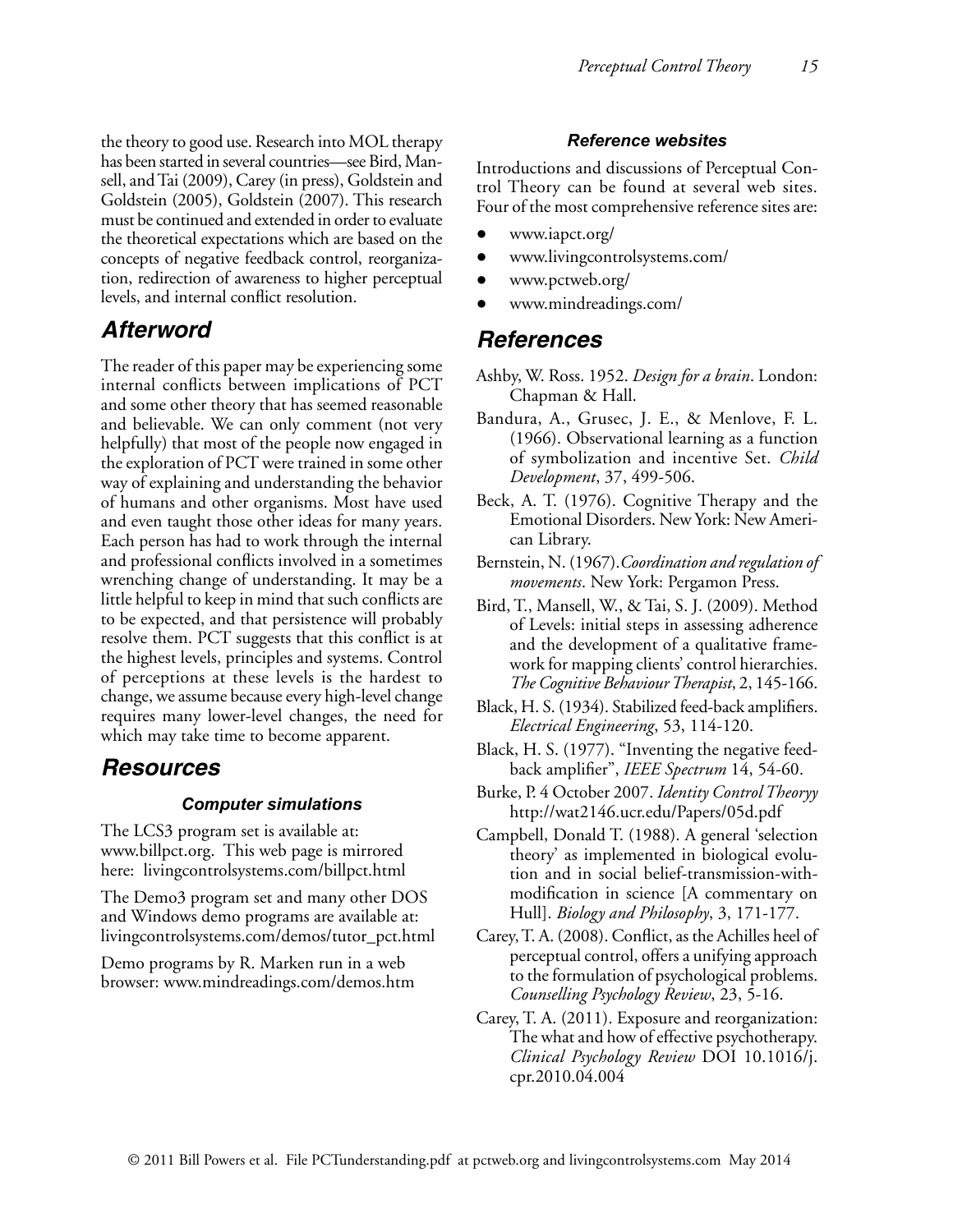- Carey, T. A. (2006). *The Method Of Levels: How To Do Psychotherapy Without Getting In The Way*. Hayward, CA: Living Control Systems Publishing.
- Carver, C.S. & Scheier, M.F. (1998). *On the selfregulation of behavior.* Cambridge, United Kingdom: Cambridge University Press.
- Collier, G., Johnson, D., Hill, W.., and Kaufman, L. (1986) The economics of the law of effect. *Journal of the experimental analysis of behavior*, 46, 113-136.
- Goldstein, D.M., & Goldstein, S.E.(2005). *Q Methodology study of a person in individual therapy.* Clinical Case Studies, 4, 40-56.
- Goldstein, D.M. (2007). Method of Levels Therapy: Helping the normal change process within a person when normal change doesn't seem to be happening by itself. *The International Journal of Healing and Caring,* 7, 1.
- Hayes, A. M., Laurenceau, J. -P., Feldman, G., Strauss, J. L., & Cardaciotto, L. A. (2007). Change is not always linear: The study of nonlinear and discontinuous patterns of change in psychotherapy. *Clinical Psychology Review, 27,* 715−723.
- Hebb, D. O. *The Organisation of Behavior: A Neuropsychology Theory.* New York: Wiley & Sons.
- Kennaway, J. R. (1997). Unpublished Note. "Population statistics cannot be used for reliable individual prediction" www2.cmp.uea. ac.uk/~jrk/distribution/correlationinfo.pdf.
- Lashley, K. S. (1960). The problem of serial order in behavior. In: F.A. Beach, D.O. Hebb, C.T. Morgan and H.W. Nissen, Editors, *The Neuropsychology of Lashley*, McGraw-Hill, New York.
- Mansell, W. (2005). Control theory and psychopathology: An integrative approach. P*sychology and Psychotherapy: Theory, Research and Practice, 78*, 141-178.
- Marken, R. S. (1988). The nature of behavior: Control as fact and theory. *Behavioral Science*, 33, 196-206.
- Marken, R. S. (2001). Controlled variables: Psychology as the center fielder views it, *American Journal of Psychology*, 114, 259-282.
- Marken, R. S. (2002). Looking at behavior through control theory glasses. *Review of General Psychology*, 6, 260–270.
- Editors, McClelland, K.A., & Fararo, T.J. (2006). *Purpose, meaning and action.* New York: Palgrave Macmillan.
- Miller, GA, E. Galanter, & K.A. Pribram. 1960. *Plans and the structure of behavior*. New York: Holt, Rinehart, & Winston.
- Powers. W.T., Clark, R.K., and McFarland, R.L. (1960). A general feedback theory of human behavior. *Perceptual and Motor Skills* 11, 71- 88 (Part 1) and 309-323 (Part 2). [Reprinted in *General Systems V*, 63-83, 1960. Partial reprint in Smith, A. G., *Communication and Culture*, New York: Holt, Rinehart, and Winston (1966).]
- Powers, William T. (1973). *Behavior: The Control of Perception*. 1st ed. Hawthorne, NY: Aldine de Gruyter.
- Powers, William T. 1992. *Living Control Systems II*. New Caanan, CT: Benchmark Publications. [Selected papers 1988-1992.]
- Powers, William T. 1998. *Making Sense of Behavior*. New Caanan, CT: Benchmark Publications.
- Powers, William T. (2005). *Behavior: The Control of Perception*. 2nd expanded ed. New Canaan: Benchmark.
- Powers, William T. (2008). *Living Control Systems III: The Fact of Control.* New Canaan, CT: Benchmark Publications. [Includes a CD with a set of demonstration programs.]
- Rescorla, R. (1988); Pavlovian Conditioning: it's not what you think it is. *American Psychologist, 43,* 151-160.
- Richard, P. B. (1983). Mechanisms and adaptation in the constructive behaviour of the beaver (*C.fiber L.*). *Acta Zool. Fennica*, 174, 105–108.
- Riggs, D. S. (1976). *Control Theory and Physiological Feedback Mechanisms.* Huntington, NY: Reobert E. Krieger Publishing Company.
- Robertson, R. J., Goldstein, D. M., Marmel, M., & Musgrave, M. (1999). Testing the self as a control system: Theoretical and methodological issues. *International Journal of Human-Computer Studies, 50,* 571-580.